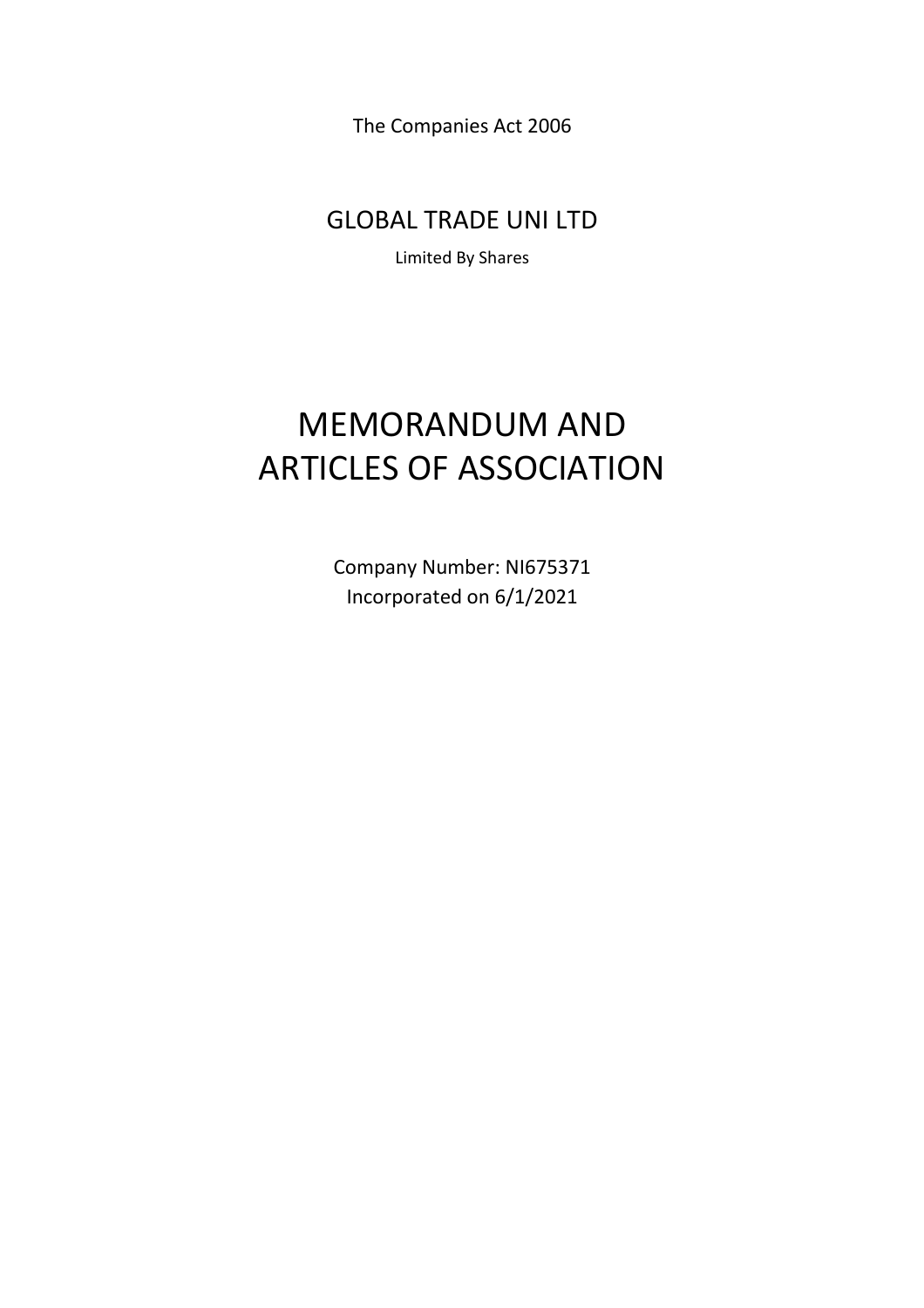# **COMPANY HAVING A SHARE CAPITAL**

## **MEMORANDUM OF ASSOCIATION**

#### **OF**

# **GLOBAL TRADE UNI LTD**

Each subscriber to this memorandum of association wishes to form a company under the Companies Act 2006 and agrees to become a member of the Company and to take at least one share.

Name of each subscriber **Authentication by each subscriber** Authentication by each subscriber

Christian Vance

Date 6 January 2021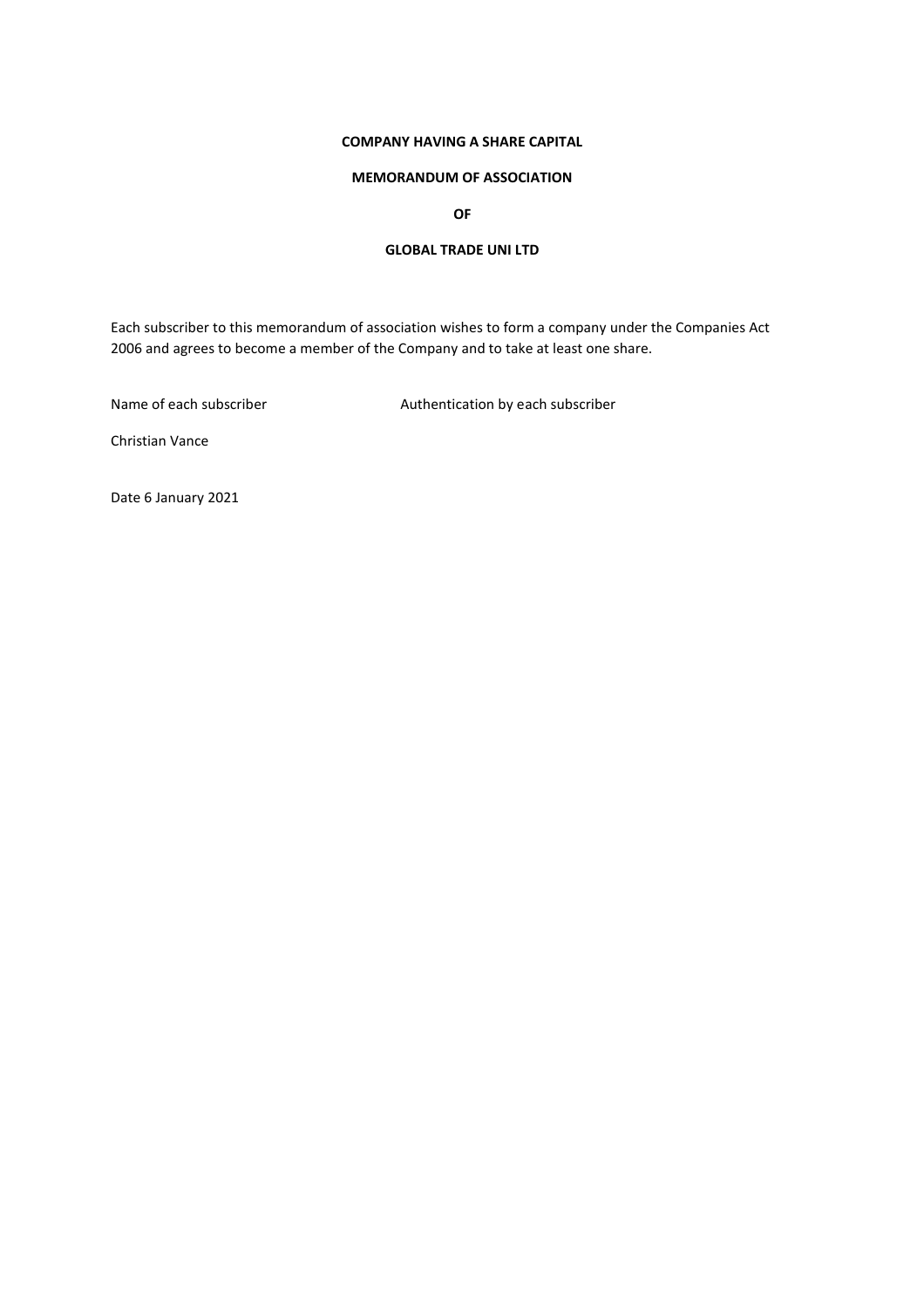#### **THE COMPANIES ACT 2006**

#### **PRIVATE COMPANY LIMITED BY SHARES**

#### **ARTICLES OF ASSOCIATION**

#### **of**

#### **GLOBAL TRADE UNI LTD**

#### **PART 1**

#### **INTERPRETATION AND LIMITATION OF LIABILITY**

## **1 Defined Terms**

- (1) The regulations contained in the Model Articles for Private Companies Limited by Shares set out in Schedule 1 of The Companies (Model Articles) Regulations 2008 (SI 3229/2008), shall not apply to the Company.
- (2) In the articles, unless the context requires otherwise: "the 2006 Act" means the Companies Act 2006; "articles" means the Company's articles of association; "bankruptcy" includes individual insolvency proceedings in a jurisdiction other than England and Wales or Northern Ireland which have an effect similar to that of bankruptcy; "chairman" has the meaning given in article 12; "chairman of the meeting" has the meaning given in article 40; "Companies Acts" means the Companies Acts (as defined in section 2 of the Companies Act 2006), in so far as they apply to the Company; "director" means a director of the Company, and includes any person occupying the position of director, by whatever name called; "distribution recipient" has the meaning given in article 32; "document" includes, unless otherwise specified, any document sent or supplied in electronic form; "electronic form" has the meaning given in section 1168 of the 2006 Act; "fully paid" in relation to a share, means that the nominal value and any premium to be paid to the Company in respect of that share have been paid to the Company; "hard copy form" has the meaning given in section 1168 of the 2006 Act; "holder" in relation to shares means the person whose name is entered in the register of members as the holder of the shares; "instrument" means a document in hard copy form;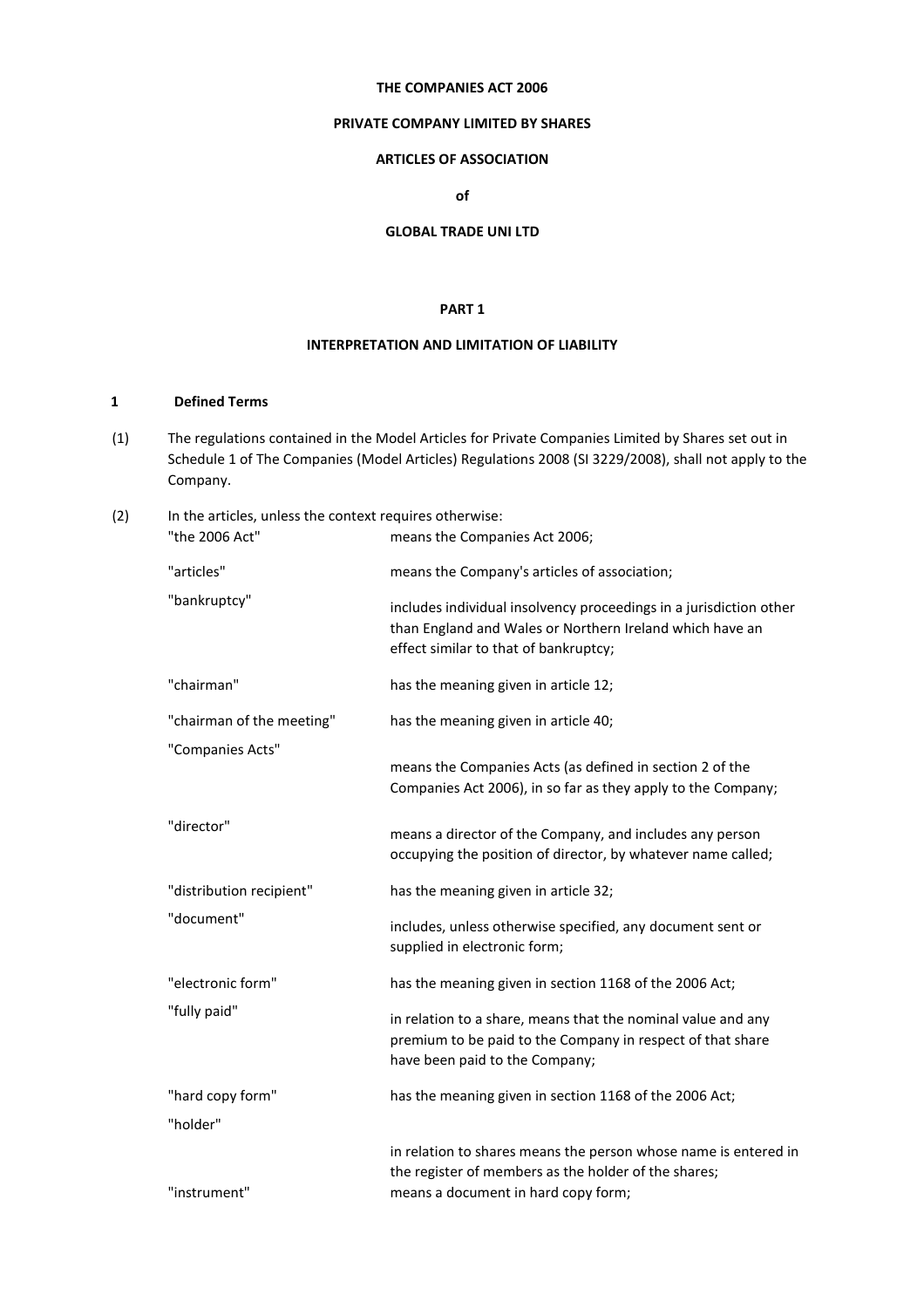| has the meaning given in section 282 of the 2006 Act;                                                                                                                                                         |
|---------------------------------------------------------------------------------------------------------------------------------------------------------------------------------------------------------------|
| means paid or credited as paid;                                                                                                                                                                               |
| in relation to a directors' meeting, has the meaning given in<br>article 10;                                                                                                                                  |
| has the meaning given in article 46;                                                                                                                                                                          |
| means a person who is the holder of a share;                                                                                                                                                                  |
| means shares in the Company;                                                                                                                                                                                  |
| has the meaning given in section 283 of the 2006 Act;                                                                                                                                                         |
| has the meaning given in section 1159 of the 2006 Act;                                                                                                                                                        |
| means a person entitled to a share by reason of the death or<br>bankruptcy of a shareholder or otherwise by operation of law; and                                                                             |
| means the representation or reproduction of words, symbols or<br>other information in a visible form by any method or combination<br>of methods, whether sent or supplied in electronic form or<br>otherwise. |
|                                                                                                                                                                                                               |

Unless the context otherwise requires, other words or expressions contained in these articles bear the same meaning as in the 2006 Act as in force on the date when these articles become binding on the Company.

## **2 Liability of shareholders**

The liability of the shareholders is limited to the amount, if any, unpaid on the shares held by them.

#### **PART 2**

#### **DIRECTORS**

#### **DIRECTORS' POWERS AND RESPONSIBILITIES**

#### **3 Directors' general authority**

Subject to the articles, the directors are responsible for the management of the Company's business, for which purpose they may exercise all the powers of the Company.

#### **4 Shareholders' reserve power**

- (1) The shareholders may, by special resolution, direct the directors to take, or refrain from taking, specified action.
- (2) No such special resolution invalidates anything which the directors have done before the passing of the resolution.

# **5 Directors may delegate**

(1) Subject to the articles, the directors may delegate any of the powers which are conferred on them under the articles: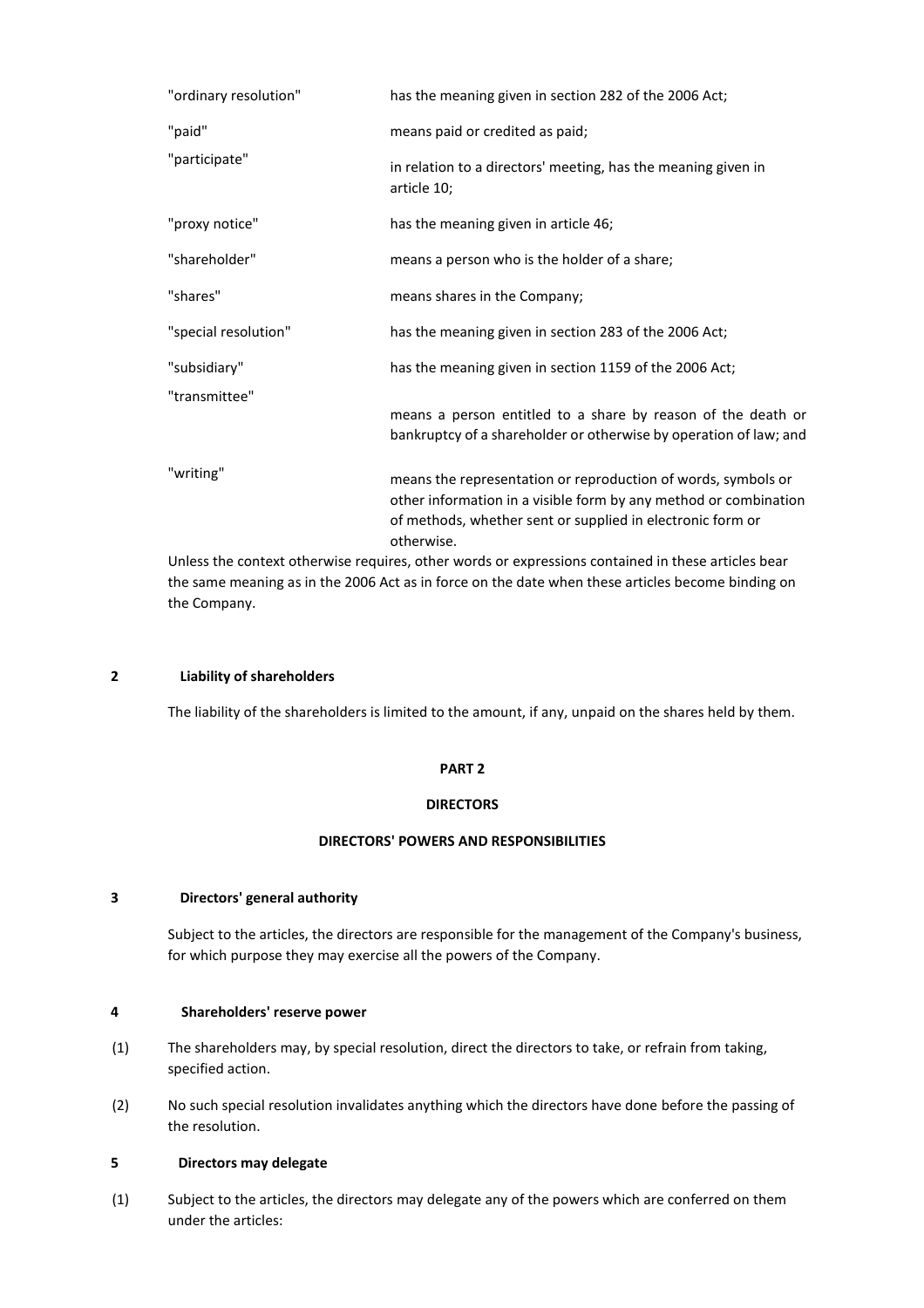- (a) to such person or committee;
- (b) by such means (including by power of attorney);
- (c) to such an extent;
- (d) in relation to such matters or territories; and
- (e) on such terms and conditions;

as they think fit.

- (2) If the directors so specify, any such delegation may authorise further delegation of the directors' powers by any person to whom they are delegated.
- (3) The directors may revoke any delegation in whole or part, or alter its terms and conditions.

# **6 Committees**

Committees to which the directors delegate any of their powers must follow procedures which are based as far as they are applicable on those provisions of the articles which govern the taking of decisions by directors. The directors may make rules of procedure for all or any committees, which prevail over rules derived from the articles if they are not consistent with them.

# **DECISION-MAKING BY DIRECTORS**

# **7 Directors to take decisions collectively**

- (1) The general rule about decision-making by directors is that any decision of the directors must be either a majority decision at a meeting or a decision taken in accordance with article 8.
- (2) If:
	- (a) the Company only has one director, and
	- (b) no provision of the articles requires it to have more than one director,

the general rule does not apply, and the director may, subject to articles 8(3) and 16 take decisions without regard to any other of the provisions of the articles relating to directors' decision-making.

# **8 Unanimous decisions**

- (1) A decision of the directors is taken in accordance with this article when all eligible directors indicate to each other by any means that they share a common view on a matter.
- (2) Such a decision may take the form of a resolution in writing, copies of which have been signed by each eligible director or to which each eligible director has otherwise indicated agreement in writing.
- (3) References in this article to eligible directors are to directors who would have been entitled to vote on the matter had it been proposed as a resolution at a directors' meeting.
- (4) A decision may not be taken in accordance with this article if the eligible directors would not have formed a quorum at such a meeting.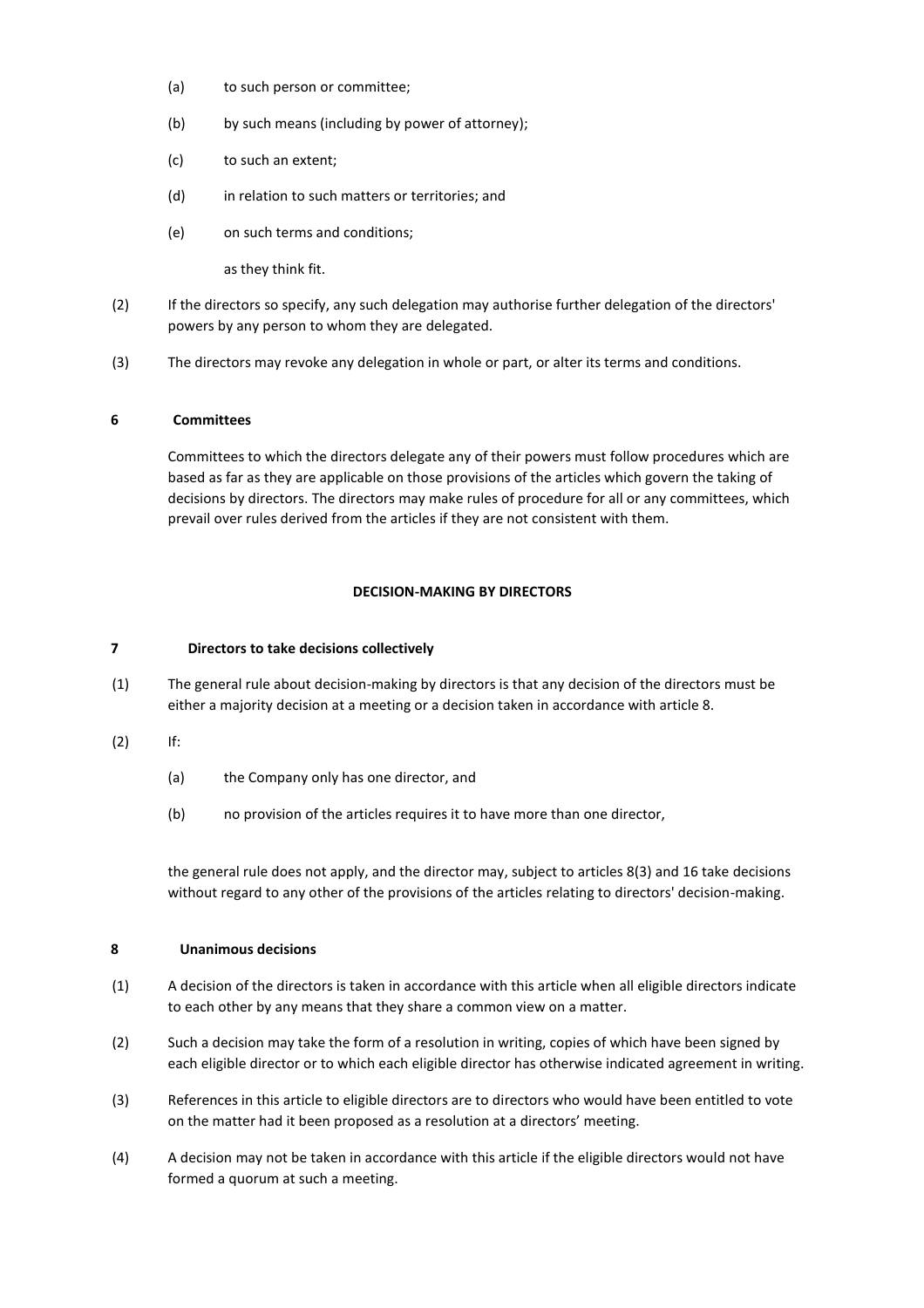# **9 Calling a directors' meeting**

- (1) Any director may call a directors' meeting by giving notice of the meeting to the directors or by authorising the Company secretary (if any) to give such notice.
- (2) Notice of any directors' meeting must indicate:
	- (a) its proposed date and time;
	- (b) where it is to take place; and
	- (c) if it is anticipated that directors participating in the meeting will not be in the same place, how it is proposed that they should communicate with each other during the meeting.
- (3) Notice of a directors' meeting must be given to each director, but need not be in writing.
- (4) Notice of a directors' meeting need not be given to directors who waive their entitlement to notice of that meeting, by giving notice to that effect to the Company not more than 7 days after the date on which the meeting is held. Where such notice is given after the meeting has been held, that does not affect the validity of the meeting, or of any business conducted at it.

## **10 Participation in directors' meetings**

- (1) Subject to the articles, directors participate in a directors' meeting, or part of a directors' meeting, when:
	- (a) the meeting has been called and takes place in accordance with the articles, and
	- (b) they can each communicate to the others any information or opinions they have on any particular item of the business of the meeting.
- (2) In determining whether directors are participating in a directors' meeting, it is irrelevant where any director is or how they communicate with each other.
- (3) If all the directors participating in a meeting are not in the same place, they may decide that the meeting is to be treated as taking place wherever any of them is.

## **11 Quorum for directors' meetings**

- (1) At a directors' meeting, unless a quorum is participating, no proposal is to be voted on, except a proposal to call another meeting.
- (2) The quorum for directors' meetings may be fixed from time to time by a decision of the directors, but it must never be less than two unless there is just a sole director in office, and unless otherwise fixed it is two.
- (3) If the total number of directors for the time being is less than the quorum required, the directors must not take any decision other than a decision:
	- (a) to appoint further directors, or
	- (b) to call a general meeting so as to enable the shareholders to appoint further directors.

## **12 Chairing of directors' meetings**

- (1) The directors may appoint a director to chair their meetings.
- (2) The person so appointed for the time being is known as the chairman.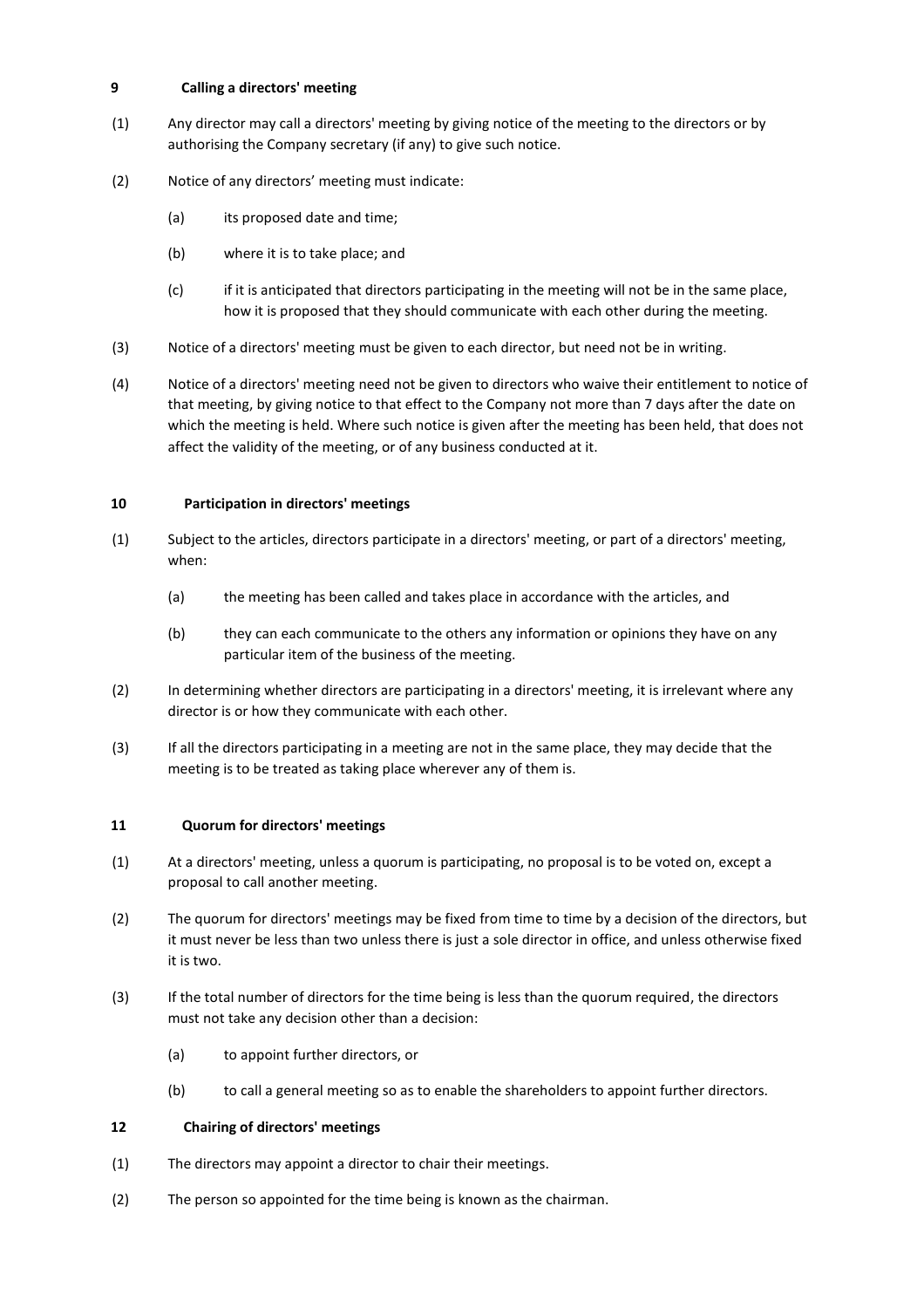- (3) The directors may terminate the chairman's appointment at any time.
- (4) If the chairman is not participating in a directors' meeting within ten minutes of the time at which it was to start, the participating directors must appoint one of themselves to chair it.

# **13 Casting vote**

The chairman or other director chairing the meeting shall not, if the numbers of votes for and against a proposal are equal, have a second or casting vote.

# **14 Conflicts of interest**

- (1) If a proposed decision of the directors is concerned with an actual or proposed transaction or arrangement with the Company in which a director is interested, that director is not to be counted as participating in the decision-making process for quorum or voting purposes.
- (2) But if paragraph (3) applies, a director who is interested in an actual or proposed transaction or arrangement with the Company is to be counted as participating in the decision-making process for quorum and voting purposes.
- (3) This paragraph applies when:
	- (a) the Company by ordinary resolution disapplies the provision of the articles which would otherwise prevent a director from being counted as participating in the decision-making process;
	- (b) the director's interest cannot reasonably be regarded as likely to give rise to a conflict of interest; or
	- (c) the director's conflict of interest arises from a permitted cause.
- (4) For the purposes of this article, the following are permitted causes:
	- (a) a guarantee given, or to be given, by or to a director in respect of an obligation incurred by or on behalf of the Company or any of its subsidiaries;
	- (b) subscription, or an agreement to subscribe, for shares or other securities of the Company or any of its subsidiaries, or to underwrite, sub-underwrite, or guarantee subscription for any such shares or securities; and
	- (c) arrangements pursuant to which benefits are made available to employees and directors or former employees and directors of the Company or any of its subsidiaries which do not provide special benefits for directors or former directors.
- (5) For the purposes of this article, references to proposed decisions and decision-making processes include any directors' meeting or part of a directors' meeting.
- (6) Subject to paragraph (7), if a question arises at a meeting of directors or of a committee of directors as to the right of a director to participate in the meeting (or part of the meeting) for voting or quorum purposes, the question may, before the conclusion of the meeting, be referred to the chairman whose ruling in relation to any director other than the chairman is to be final and conclusive.
- (7) If any question as to the right to participate in the meeting (or part of the meeting) should arise in respect of the chairman, the question is to be decided by a decision of the directors at that meeting, for which purpose the chairman is not to be counted as participating in the meeting (or that part of the meeting) for voting or quorum purposes.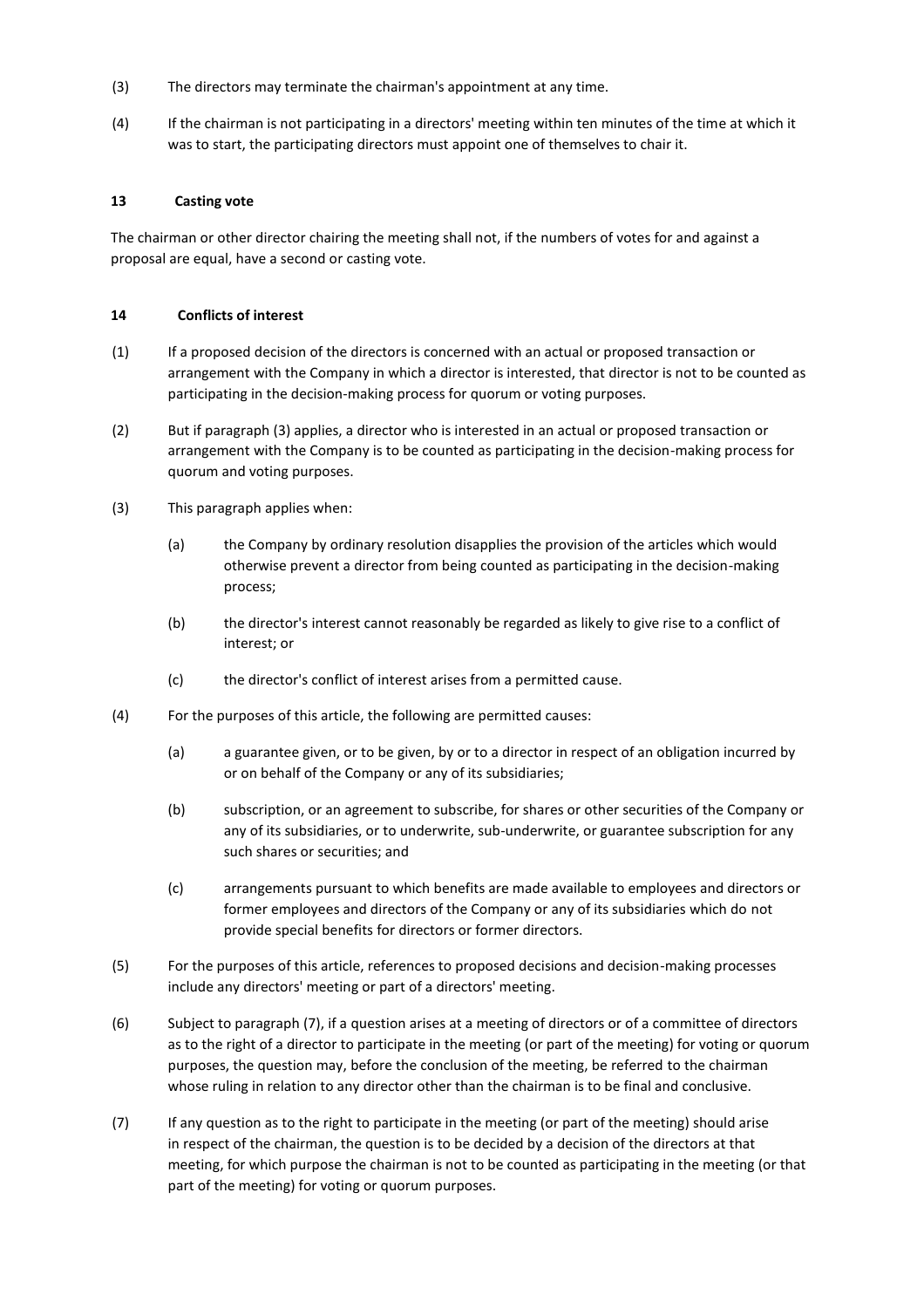- (8) Where the number of non-conflicted directors is less than the quorum for the purposes of approving a resolution authorising any situation or transaction constituting a conflict as anticipated by the Companies Acts, the quorum shall be all the disinterested directors.
- (9) When all the directors of the Company are conflicted, the Company shall pass the conflict to the Company's shareholders for approval by ordinary resolution.

## **15 Records of decisions to be kept**

The directors must ensure that the Company keeps a record, in writing, for at least 10 years from the date of the decision recorded of every unanimous or majority decision taken by the directors.

# **16 Directors' discretion to make further rules**

Subject to the articles, the directors may make any rule which they think fit about how they take decisions, and about how such rules are to be recorded or communicated to directors.

## **NUMBER AND APPOINTMENT OF DIRECTORS**

## **17 Methods of appointing directors**

- (1) There shall be no maximum number of directors and the minimum number of directors shall be one. Whenever the Company has two or more directors, at least one of them shall be a natural person
- (2) Any person 16 years of age or more and who is willing to act as a director, and is permitted by law to do so, may be appointed to be a director:
	- (a) by ordinary resolution; or
	- (b) by a decision of the directors.
- (3) In any case where, as a result of death, the Company has no shareholders and no directors, the personal representatives of the last shareholder to have died have the right, by notice in writing, to appoint a person to be a director.
- (4) For the purposes of paragraph (3), where 2 or more shareholders die in circumstances rendering it uncertain who was the last to die, a younger shareholder is deemed to have survived an older shareholder.

## **18 Termination of director's appointment**

- (1) A person ceases to be a director as soon as:
	- (a) that person ceases to be a director by virtue of any provision of the Companies Acts or is prohibited from being a director by law;
	- (b) a bankruptcy order is made against that person;
	- (c) a composition is made with that person's creditors generally in satisfaction of that person's debts;
	- (d) a registered medical practitioner who is treating that person gives a written opinion to the Company stating that that person has become physically or mentally incapable of acting as a director and may remain so for more than three months;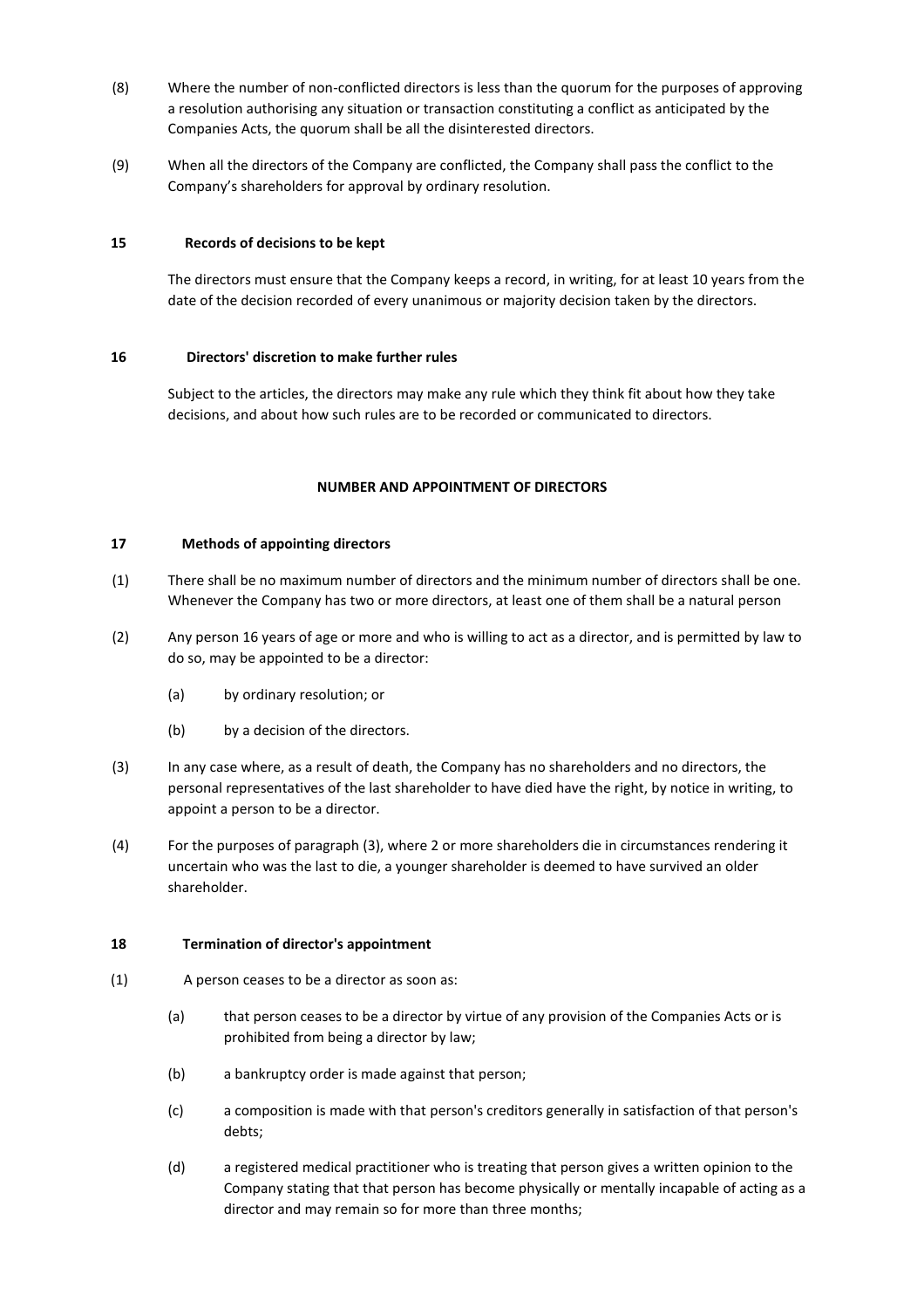- (e) notification is received by the Company from the director that the director is resigning from office, and such resignation has taken effect in accordance with its terms;
- (f) he shall for more than six consecutive months have been absent without permission of the directors from meetings of directors held during that period and the directors resolve that his office be vacated.

#### **19 Directors' remuneration**

- (1) Directors may undertake any services for the Company that the directors decide.
- (2) Directors are entitled to such remuneration as the directors determine:
	- a) for their services to the Company as directors, and (b) for any other service which they undertake for the Company.
- (3) Subject to the articles, a director's remuneration may:
	- a) take any form, and
	- b) include any arrangements in connection with the payment of a pension, allowance or gratuity, or any death, sickness or disability benefits, to or in respect of that director.
- (4) Unless the directors decide otherwise, directors' remuneration accrues from day to day.
- (5) Unless the directors decide otherwise, directors are not accountable to the Company for any remuneration which they receive as directors or other officers or employees of the Company's subsidiaries or of any other body corporate in which the Company is interested.

#### **20 Directors' expenses**

The Company may pay any reasonable expenses which the directors properly incur in connection with their attendance at:

- (a) meetings of directors or committees of directors;
- (b) general meetings, or
- (c) separate meetings of the holders of any class of shares or of debentures of the Company, or otherwise in connection with the exercise of their powers and the discharge of their responsibilities in relation to the Company.

## **PART 3**

#### **SHARES AND DISTRIBUTIONS**

#### **SHARES**

#### **21 All shares to be fully paid up**

- (1) No share is to be issued for less than the aggregate of its nominal value and any premium to be paid to the Company in consideration for its issue.
- (2) This does not apply to shares taken on the formation of the Company by the subscribers to the Company's memorandum.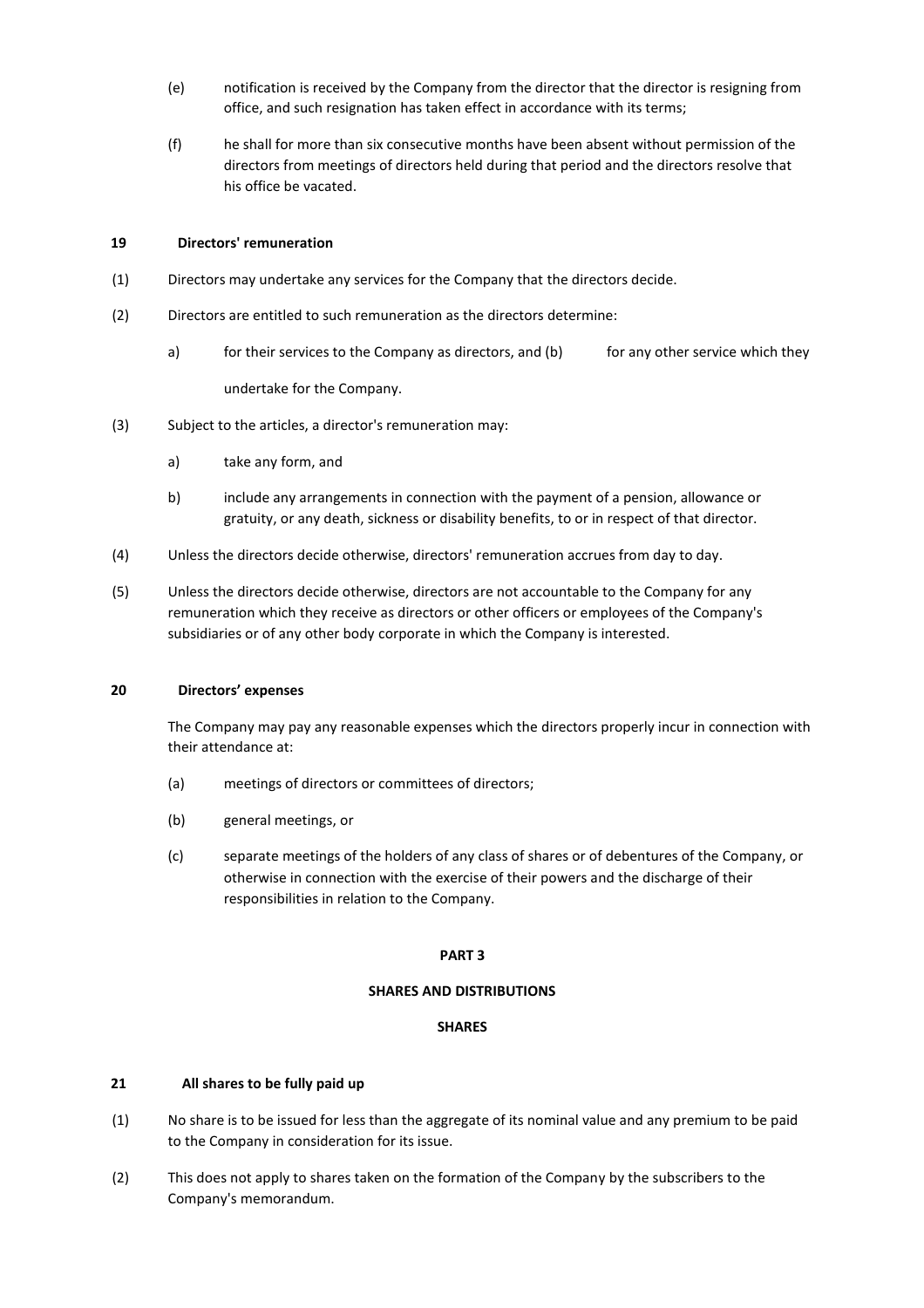# **22 Powers to issue different classes of share**

- (1) Subject to the articles, but without prejudice to the rights attached to any existing share, the Company may issue shares with such rights or restrictions as may be determined by ordinary resolution.
- (2) The Company may issue shares which are to be redeemed, or are liable to be redeemed at the option of the Company or the holder, and the directors may determine the terms, conditions and manner of redemption of any such shares.

# **23 Company not bound by less than absolute interests**

Except as required by law, no person is to be recognised by the Company as holding any share upon any trust, and except as otherwise required by law or the articles, the Company is not in any way to be bound by or recognise any interest in a share other than the holder's absolute ownership of it and all the rights attaching to it.

# **24 Share certificates**

- (1) The Company must issue each shareholder, free of charge, with one or more certificates in respect of the shares which that shareholder holds.
- (2) Every certificate must specify:
	- (a) in respect of how many shares, of what class, it is issued;
	- (b) the nominal value of those shares;
	- (c) that the shares are fully paid; and
	- (d) any distinguishing numbers assigned to them.
- (3) No certificate may be issued in respect of shares of more than one class.
- (4) If more than one person holds a share: only one certificate may be issued in respect of it.
- (5) Certificates must:
	- (a) have affixed to them the Company's common seal, or
	- (b) be otherwise executed in accordance with the Companies Acts.

## **25 Replacement share certificates**

- (1) If a certificate issued in respect of a shareholder's shares is:
	- (a) damaged or defaced; or
	- (b) said to be lost, stolen or destroyed,

that shareholder is entitled to be issued with a replacement certificate in respect of the same shares.

- (2) A shareholder exercising the right to be issued with such a replacement certificate:
	- (a) may at the same time exercise the right to be issued with a single certificate or separate certificates;
	- (b) must return the certificate which is to be replaced to the Company if it is damaged or defaced and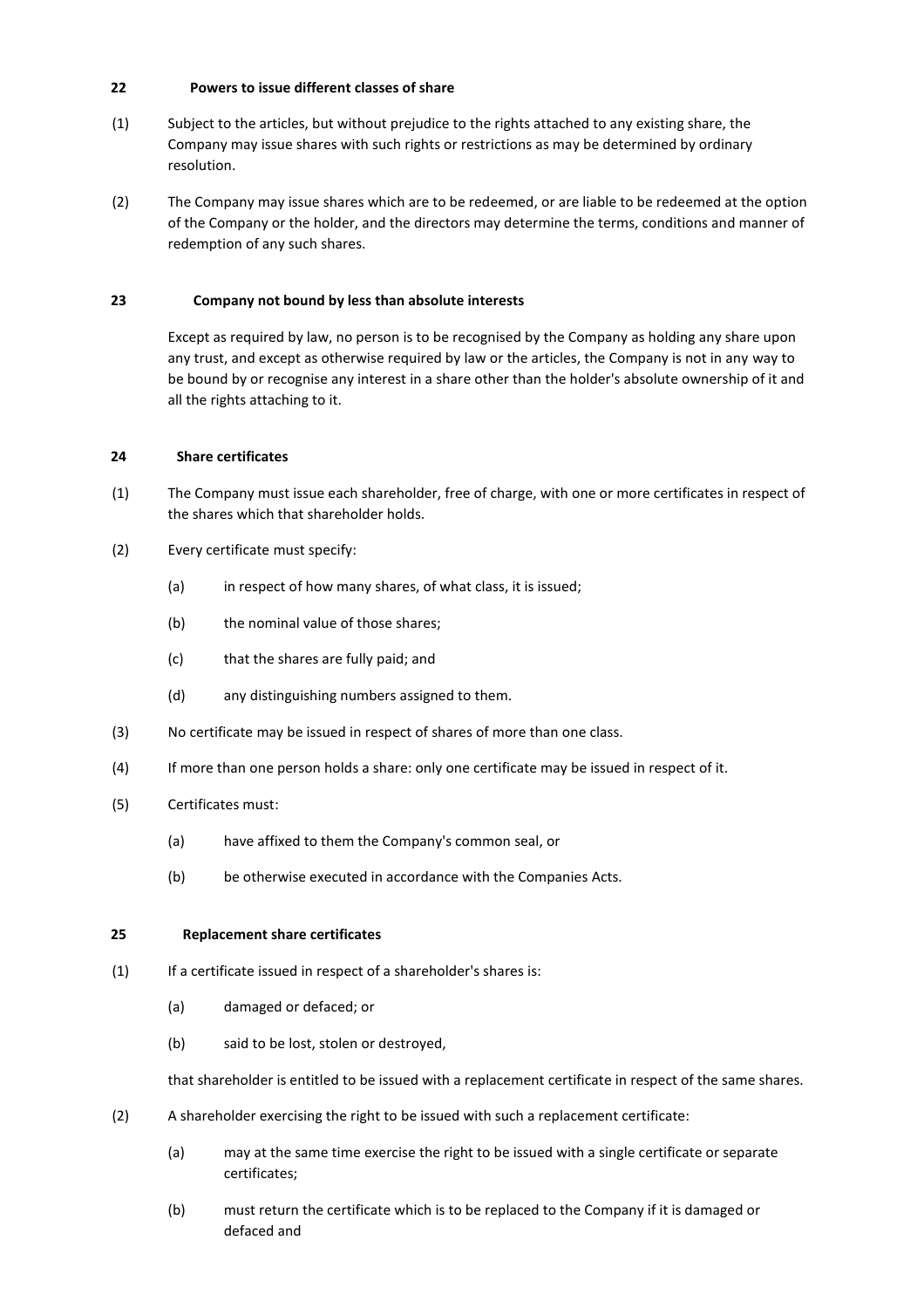(c) must comply with such conditions as to evidence, indemnity and the payment of a reasonable fee as the directors decide.

## **26 Share transfers**

- (1) Shares may be transferred by means of an instrument of transfer in any usual form or any other form approved by the directors, which is executed by or on behalf of the transferor.
- (2) No fee may be charged for registering any instrument of transfer or other document relating to or affecting the title to any share.
- (3) The Company may retain any instrument of transfer which is registered.
- (4) The transferor remains the holder of a share until the transferee's name is entered in the register of members as holder of it.
- (5) The directors may refuse to register the transfer of a share, and if they do so, the instrument of transfer must be returned to the transferee with the notice of refusal unless they suspect that the proposed transfer may be fraudulent.

# **27 Transmission of shares**

- (1) If title to a share passes to a transmittee, the Company may only recognise the transmittee as having any title to that share.
- (2) A transmittee who produces such evidence of entitlement to shares as the directors may properly require:
	- (a) may, subject to the articles, choose either to become the holder of those shares or to have them transferred to another person, and
	- (b) subject to the articles, and pending any transfer of the shares to another person, has the same rights as the holder had.
- (3) But transmittees do not have the right to attend or vote at a general meeting, or agree to a proposed written resolution, in respect of shares to which they are entitled, by reason of the holder's death or bankruptcy or otherwise, unless they become the holders of those shares.

## **28 Exercise of transmitees' rights**

- (1) Transmittees who wish to become the holders of shares to which they have become entitled must notify the Company in writing of that wish.
- (2) If the transmittee wishes to have a share transferred to another person, the transmittee must execute an instrument of transfer in respect of it.
- (3) Any transfer made or executed under this article is to be treated as if it were made or executed by the person from whom the transmittee has derived rights in respect of the share, and as if the event which gave rise to the transmission had not occurred.

# **29 Transmitees bound by prior notices**

If a notice is given to a shareholder in respect of shares and a transmittee is entitled to those shares, the transmittee is bound by the notice if it was given to the shareholder before the transmittee's name has been entered in the register of members.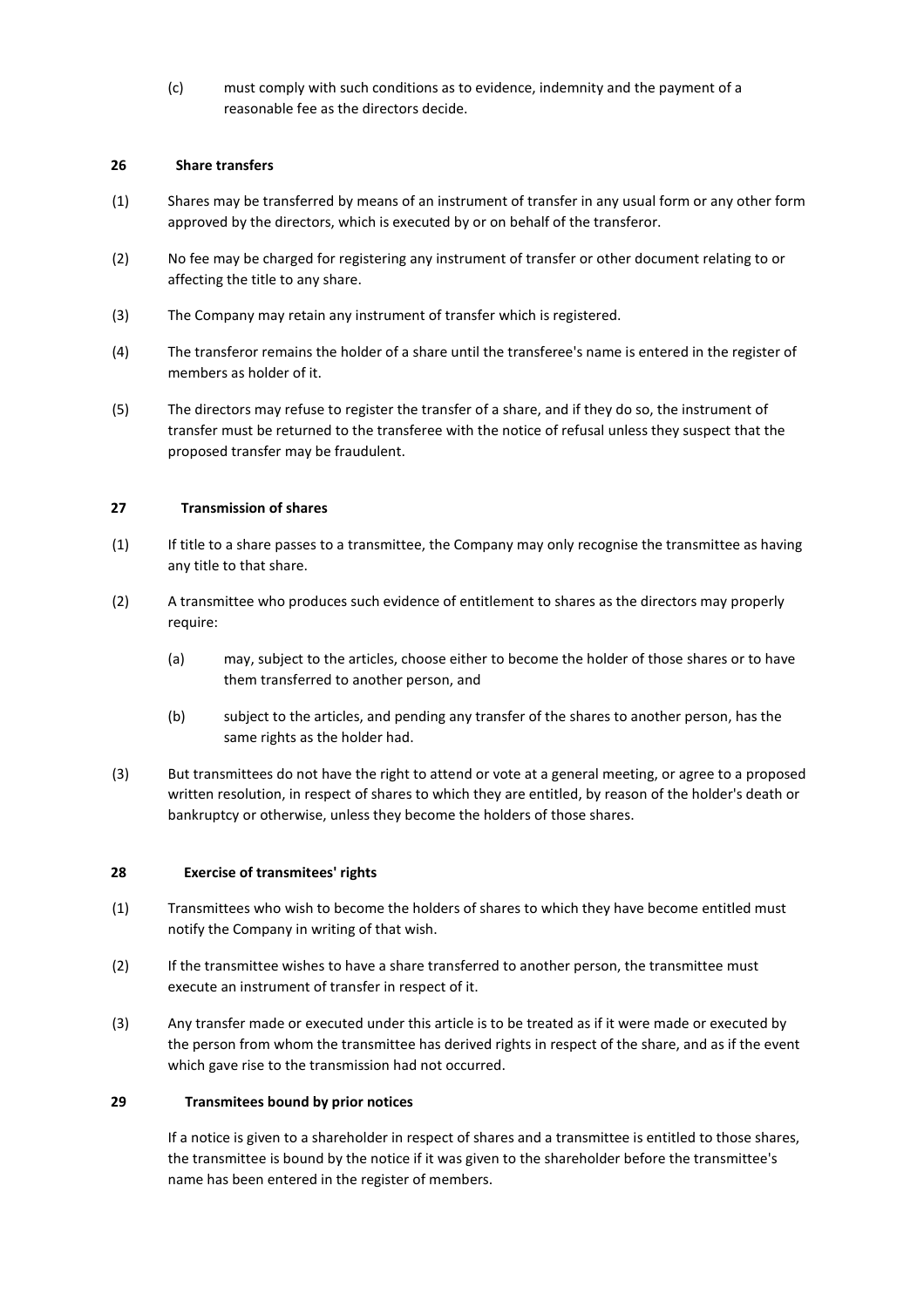## **30 Purchase of own shares**

Subject to the 2006 Act but without prejudice to any other provision of these articles, the Company may purchase its own shares with cash up to any amount in a financial year not exceeding the lower of:

- (a) £15,000; or
- (b) the value of 5% of the Company's share capital.

## **DIVIDENDS AND OTHER DISTRIBUTIONS**

## **31 Procedure for declaring dividends**

- (1) The Company may, by ordinary resolution declare dividends, and the directors may decide to pay interim dividends but a dividend must not be declared unless the directors have made a recommendation as to its amount. Such a dividend must not exceed the amount recommended by the directors and no dividend may be declared or paid unless it is in accordance with shareholders' respective rights.
- (2) Unless:
	- (a) the shareholders' resolution to declare; or
	- (b) directors' decision to pay a dividend; or
	- (c) the terms on which shares are issued, specify otherwise,

it must be paid by reference to each shareholder's holding of shares on the date of the resolution or decision to declare or pay it.

- (3) If the Company's share capital is divided into different classes, no interim dividend may be paid on shares carrying deferred or non-preferred rights if, at the time of payment, any preferential dividend is in arrear.
- (4) The directors may pay at intervals any dividend payable at a fixed rate if it appears to them that the profits available for distribution justify the payment.
- (5) If the directors act in good faith, they do not incur any liability to the holders of shares conferring preferred rights for any loss they may suffer by the lawful payment of an interim dividend on shares with deferred or non-preferred rights.

## **32 Payment of dividends and other distributions**

- (1) Where a dividend or other sum which is a distribution is payable in respect of a share, it must be paid by one or more of the following means:
	- (a) transfer to a bank or building society account specified by the distribution recipient in writing; or
	- (b) sending a cheque, payable to the distribution recipient, by post to the distribution recipient at his registered address (if the distribution recipient is a holder of the share), or (in any other case) to an address specified by the distribution recipient either in writing or as the directors may otherwise decide; or
	- (c) any other means of payment as the directors agree with the distribution recipient either in writing or by such other means as the directors decide.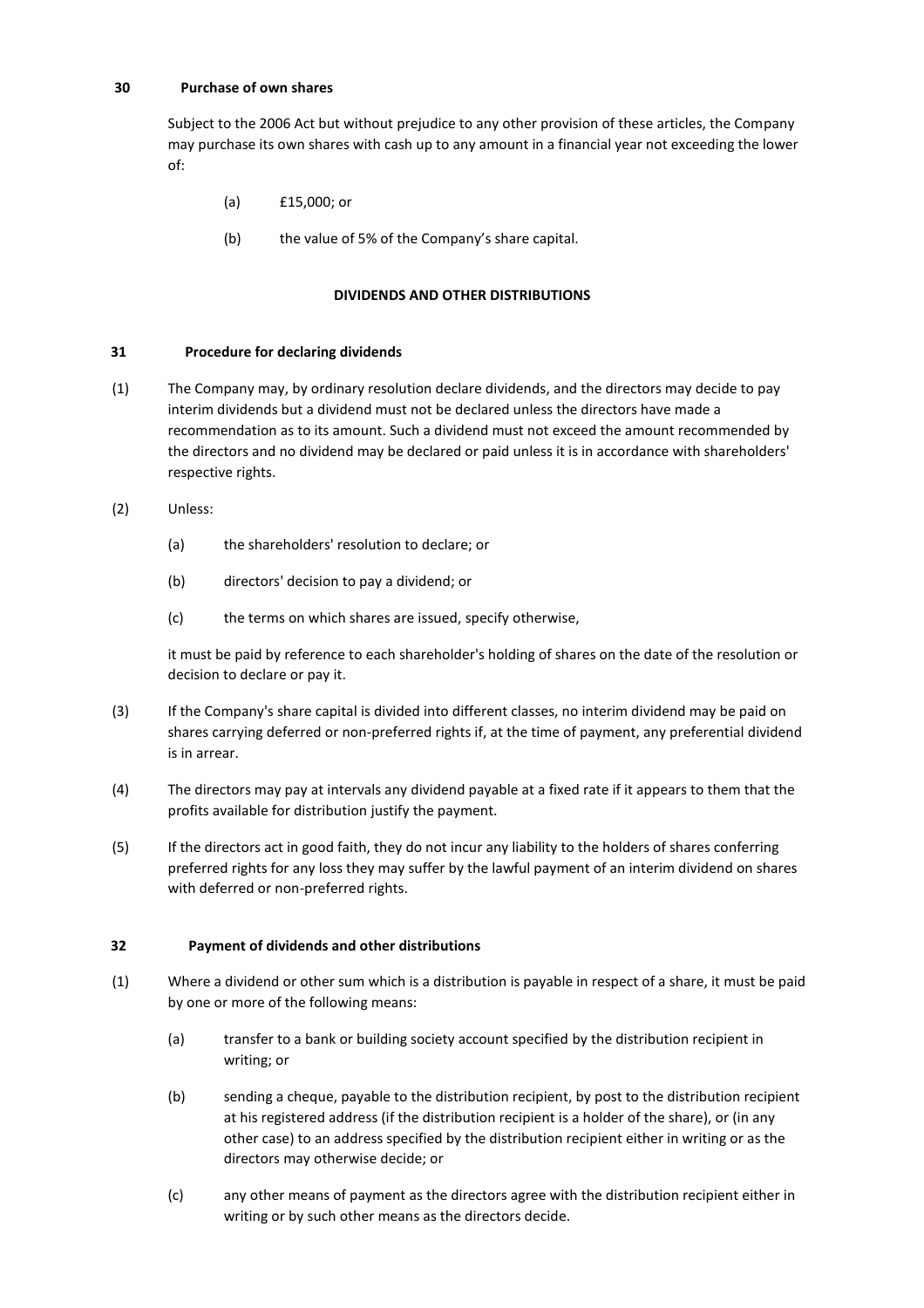- (2) In the articles, "the distribution recipient" means, in respect of a share in respect of which a dividend or other sum is payable:
	- (a) the holder of the share; or
	- (b) if the share has two or more joint holders, whichever of them is named first in the register of members; or
	- (c) if the holder is no longer entitled to the share by reason of death or bankruptcy, or otherwise by operation of law, the transmittee.

## **33 No interest on distributions**

The Company may not pay interest on any dividend or other sum payable in respect of a share unless otherwise provided by the terms on which the share was issued, or the provisions of another agreement between the holder of that share and the Company.

# **34 Unclaimed distributions**

- (1) All dividends or other sums which are payable in respect of shares and unclaimed after having been declared or become payable, may be invested or otherwise made use of by the directors for the benefit of the Company until claimed.
- (2) The payment of any such dividend or other sum into a separate account does not make the Company a trustee in respect of it and if
	- (a) twelve years have passed from the date on which a dividend or other sum became due for payment; and
	- (b) the distribution recipient has not claimed it,

the distribution recipient is no longer entitled to that dividend or other sum and it ceases to remain owing by the Company.

## **35 Non-cash distributions**

- (1) Subject to the terms of issue of the share in question, the Company may, by ordinary resolution on the recommendation of the directors, decide to pay all or part of a dividend or other distribution payable in respect of a share by transferring non-cash assets of equivalent value (including, without limitation, shares or other securities in any company).
- (2) For the purposes of paying a non-cash distribution, the directors may make whatever arrangements they think fit, including, where any difficulty arises regarding the distribution:
	- (a) fixing the value of any assets;
	- (b) paying cash to any distribution recipient on the basis of that value in order to adjust the rights of recipients; and
	- (c) vesting any assets in trustees.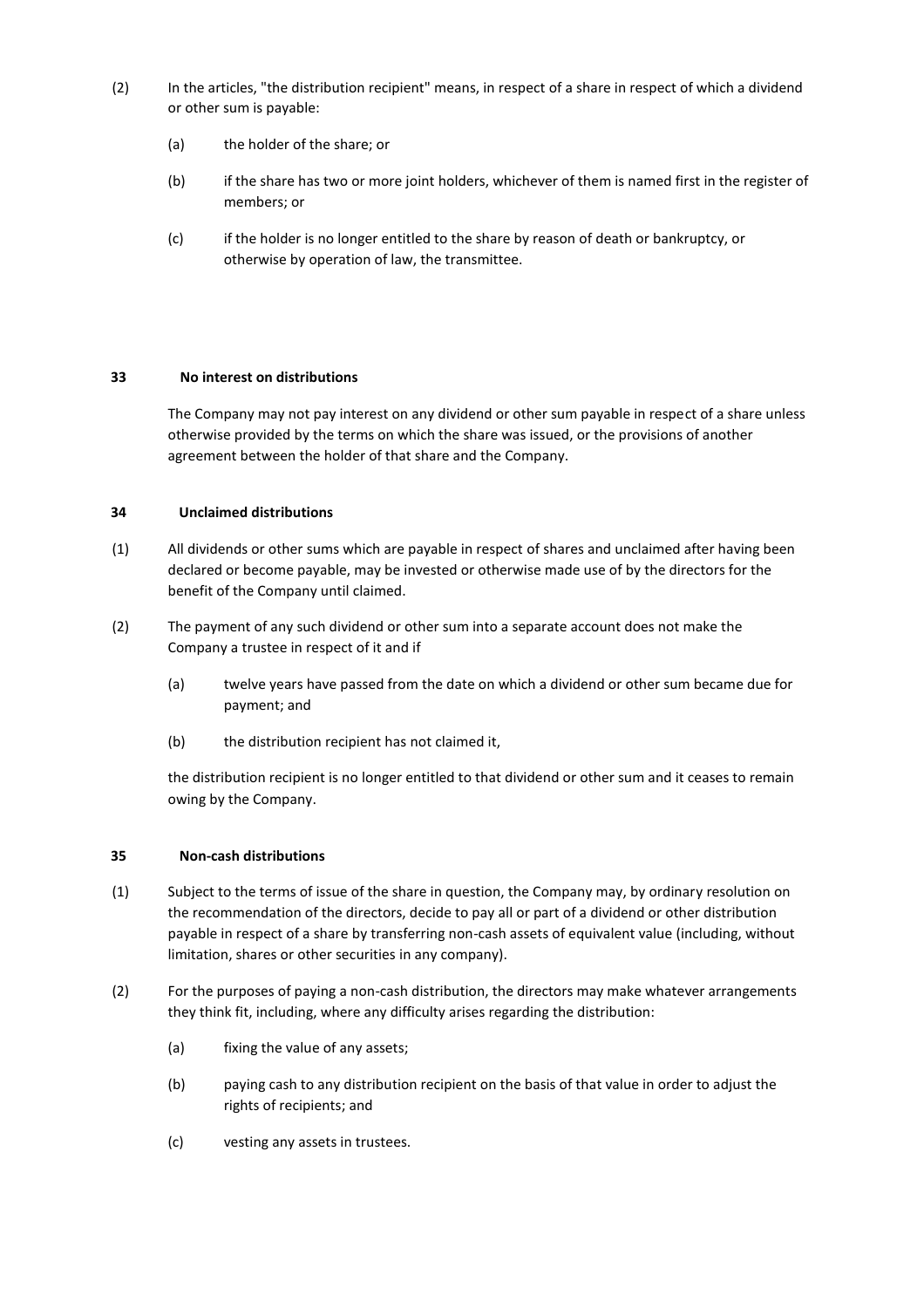#### **36 Waiver of distributions**

- (1) Distribution recipients may waive their entitlement to a dividend or other distribution payable in respect of a share by giving the Company notice in writing to that effect, but if:
	- (a) the share has more than one holder, or
	- (b) more than one person is entitled to the share, whether by reason of the death or bankruptcy of one or more joint holders, or otherwise,

the notice is not effective unless it is expressed to be given, and signed, by all the holders or persons otherwise entitled to the share.

## **CAPITALISATION OF PROFITS**

## **37 Authority to capitalise and appropriation of capitalised sums**

- (1) The directors may, if they are so authorised by an ordinary resolution:
	- (a) decide to capitalise any profits of the Company (whether or not they are available for distribution) which are not required for paying a preferential dividend, or any sum standing to the credit of the Company's share premium account or capital redemption reserve; and
	- (b) appropriate any sum which they so decide to capitalise (a "capitalised sum") to the persons who would have been entitled to it if it were distributed by way of dividend (the "persons entitled") and in the same proportions.
- (2) Capitalised sums must be applied:
	- (a) on behalf of the persons entitled, and
	- (b) in the same proportions as a dividend would have been distributed to them.
- (3) Any capitalised sum may be applied in paying up new shares of a nominal amount equal to the capitalised sum which are then allotted credited as fully paid to the persons entitled or as they may direct.
- (4) A capitalised sum which was appropriated from profits available for distribution may be applied in paying up new debentures of the Company which are then allotted credited as fully paid to the persons entitled or as they may direct.
- (5) Subject to the articles the directors may:
	- (a) apply capitalised sums in accordance with paragraphs (3) and (4) above partly in one way and partly in another;
	- (b) make such arrangements as they think fit to deal with shares or debentures becoming distributable in fractions under this article (including the issuing of fractional certificates or the making of cash payments); and
	- (c) authorise any person to enter into an agreement with the Company on behalf of all the persons entitled which is binding on them in respect of the allotment of shares and debentures to them under this article.

#### **PART 4**

#### **DECISION-MAKING BY SHAREHOLDERS**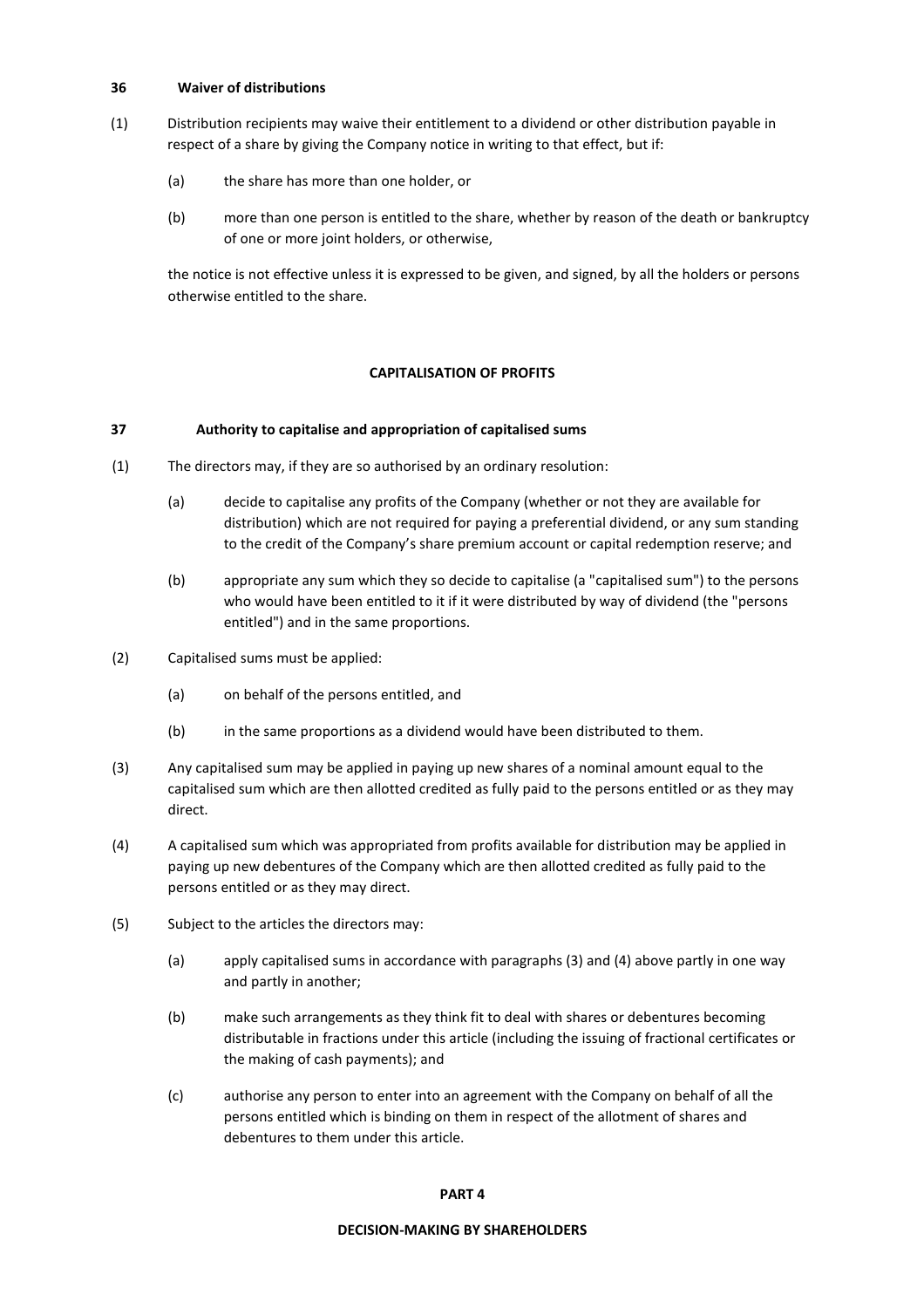#### **ORGANISATION OF GENERAL MEETINGS**

## **38 Attendance and speaking at general meetings**

- (1) A person is able to exercise the right to speak at a general meeting when that person is in a position to communicate to all those attending the meeting, during the meeting, any information or opinions which that person has on the business of the meeting.
- (2) A person is able to exercise the right to vote at a general meeting when:
	- (a) that person is able to vote, during the meeting, on resolutions put to the vote at the meeting, and
	- (b) that person's vote can be taken into account in determining whether or not such resolutions are passed at the same time as the votes of all the other persons attending the meeting.
- (3) The directors may make whatever arrangements they consider appropriate to enable those attending a general meeting to exercise their rights to speak or vote at it.
- (4) In determining attendance at a general meeting, it is immaterial whether any two or more shareholders attending it are in the same place as each other.
- (5) Two or more persons who are not in the same place as each other attend a general meeting if their circumstances are such that if they have (or were to have) rights to speak and vote at that meeting, they are (or would be) able to exercise them.

#### **39 Quorum for general meetings**

The quorum for a general meeting shall be determined according to section 318 of the 2006 Act and no business other than the appointment of the chairman of the meeting is to be transacted at a general meeting if the persons attending it do not constitute a quorum.

# **40 Chairing general meetings**

- (1) If the directors have appointed a chairman, the chairman shall chair general meetings if present and willing to do so.
- (2) If the directors have not appointed a chairman, or if the chairman is unwilling to chair the meeting or is not present within ten minutes of the time at which a meeting was due to start:
	- (a) the directors present, or
	- (b) (if no directors are present), the meeting, must appoint a director or shareholder to chair the meeting, and the appointment of the chairman of the meeting must be the first business of the meeting.
- (3) The person chairing a meeting in accordance with this article is referred to as "the chairman of the meeting".

## **41 Attendance and speaking by directors and non-shareholders**

- (1) Directors may attend and speak at general meetings, whether or not they are shareholders.
- (2) The chairman of the meeting may permit other persons who are not:
	- (a) shareholders of the Company, or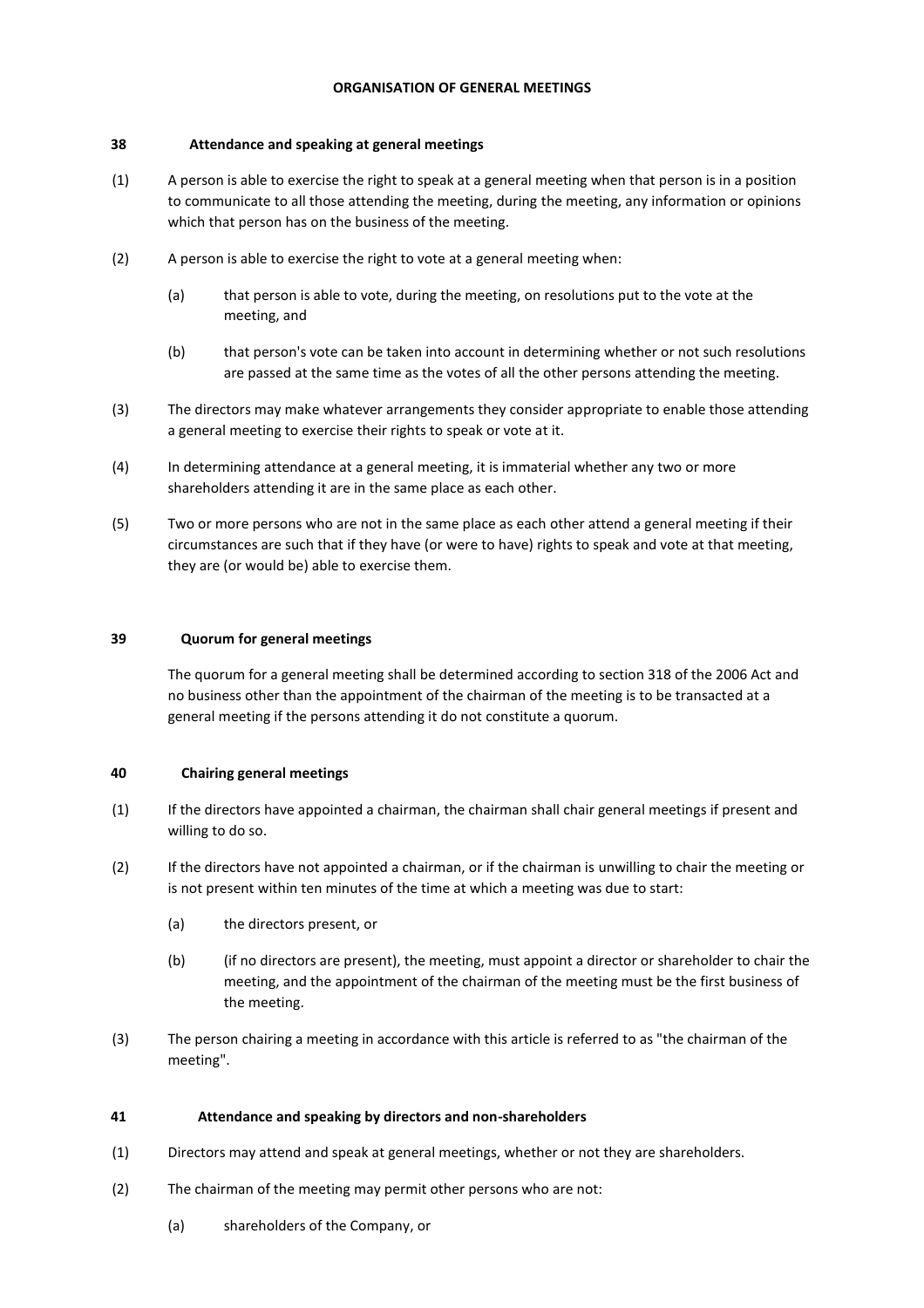(b) otherwise entitled to exercise the rights of shareholders in relation to general meetings, to attend and speak at a general meeting.

# **42 Adjournment**

- (1) If the persons attending a general meeting within half an hour of the time at which the meeting was due to start do not constitute a quorum, or if during a meeting a quorum ceases to be present, or if at any time during a quorate general meeting the meeting directs him to do so, the chairman of the meeting must adjourn it and he may adjourn a general meeting at which a quorum is present if:
	- (a) the meeting consents to an adjournment, or
	- (b) it appears to the chairman of the meeting that an adjournment is necessary to protect the safety of any person attending the meeting or ensure that the business of the meeting is conducted in an orderly manner.
- (2) When adjourning a general meeting, the chairman of the meeting must:
	- (a) either specify the time and place to which it is adjourned or state that it is to continue at a time and place to be fixed by the directors; and
	- (b) have regard to any directions as to the time and place of any adjournment which have been given by the meeting.
- (3) If the continuation of an adjourned meeting is to take place more than 14 days after it was adjourned, the Company must give at least 7 clear days' notice of it (that is, excluding the day of the adjourned meeting and the day on which the notice is given):
	- (a) to the same persons to whom notice of the Company's general meetings is required to be given, and
	- (b) containing the same information which such notice is required to contain.
- (4) No business may be transacted at an adjourned general meeting which could not properly have been transacted at the meeting if the adjournment had not taken place and if, at an adjourned general meeting, a quorum is not present within half an hour from the time appointed for the meeting, the shareholders present shall be a quorum.

## **VOTING AT GENERAL MEETINGS**

## **43 Voting: general**

A resolution put to the vote of a general meeting must be decided on a show of hands unless a poll is duly demanded and acted upon in accordance with these articles and sections 321 and 322 of the 2006 Act.

## **44 Errors and disputes**

- (1) No objection may be raised to the qualification of any person voting at a general meeting except at the meeting or adjourned meeting at which the vote objected to is tendered, and every vote not disallowed at the meeting is valid.
- (2) Any such objection must be referred to the chairman of the meeting, whose decision is final.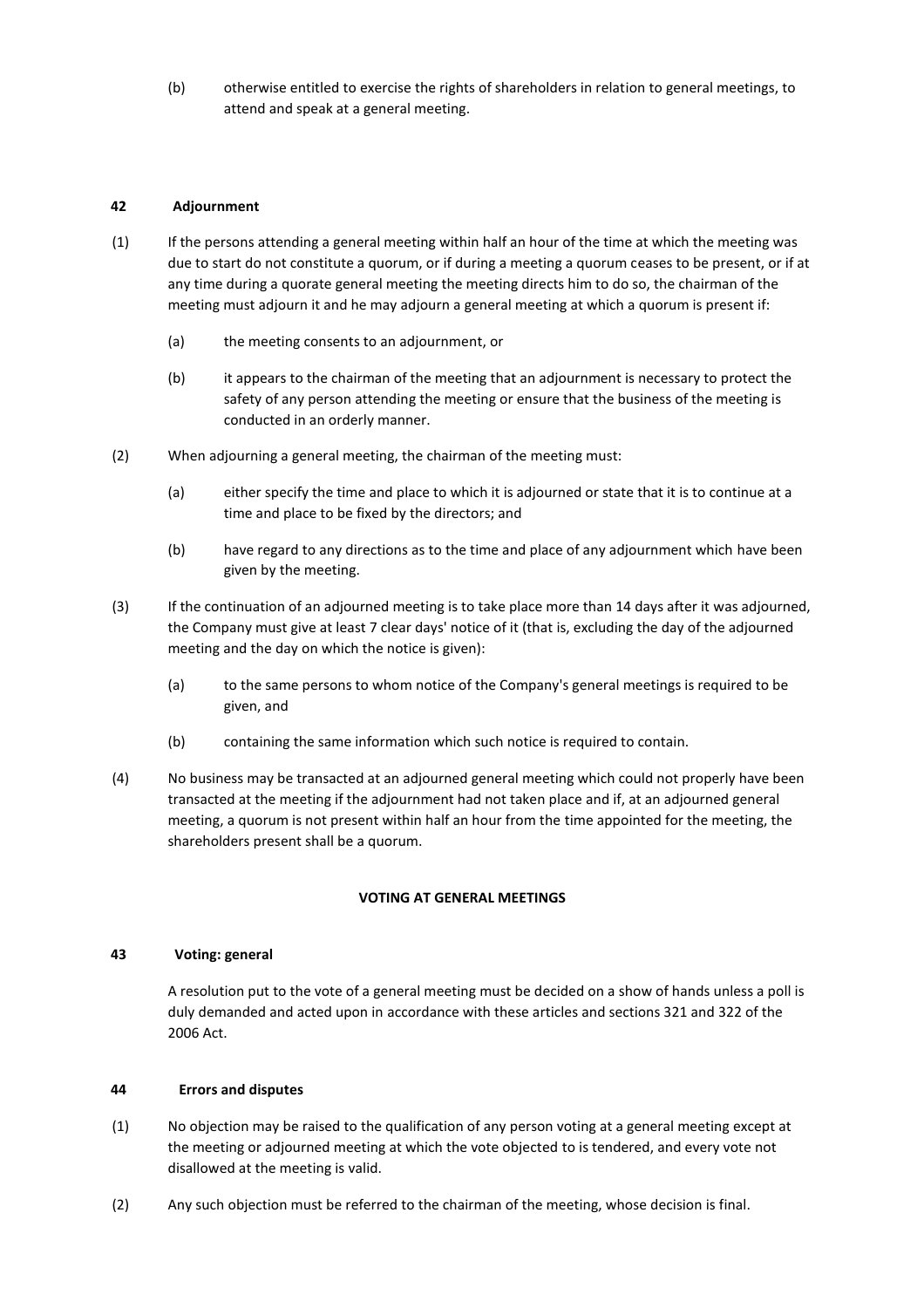#### **45 Poll votes**

- (1) A poll on a resolution may be demanded:
	- (a) in advance of the general meeting where it is to be put to the vote, or
	- (b) at a general meeting, either before a show of hands on that resolution or immediately after the result of a show of hands on that resolution is declared.
- (2) A poll may be demanded by:
	- (a) the chairman of the meeting;
	- (b) the directors;
	- (c) two or more persons having the right to vote on the resolution; or
	- (d) a person or persons representing not less than one tenth of the total voting rights of all the shareholders having the right to vote on the resolution.
- (3) A demand for a poll may be withdrawn if:
	- (a) the poll has not yet been taken, and
	- (b) the chairman of the meeting consents to the withdrawal.
- (4) Polls must be taken immediately and in such manner as the chairman of the meeting directs.

#### **46 Content of proxy notices**

- (1) Proxies may only validly be appointed by a notice in writing (a "proxy notice") which:
	- (a) states the name and address of the shareholder appointing the proxy;
	- (b) identifies the person appointed to be that shareholder's proxy and the general meeting in relation to which that person is appointed;
	- (c) is signed by or on behalf of the shareholder appointing the proxy, or is authenticated in such manner as the directors may determine; and
	- (d) is delivered to the Company in accordance with the articles and any instructions contained in the notice of the general meeting to which they relate.
- (2) The Company may require proxy notices to be delivered in a particular form, and may specify different forms for different purposes.
- (3) Proxy notices may specify how the proxy appointed under them is to vote (or that the proxy is to abstain from voting) on one or more resolutions.
- (4) Unless a proxy notice indicates otherwise, it must be treated as:
	- (a) allowing the person appointed under it as a proxy discretion as to how to vote on any ancillary or procedural resolutions put to the meeting; and
	- (b) appointing that person as a proxy in relation to any adjournment of the general meeting to which it relates as well as the meeting itself.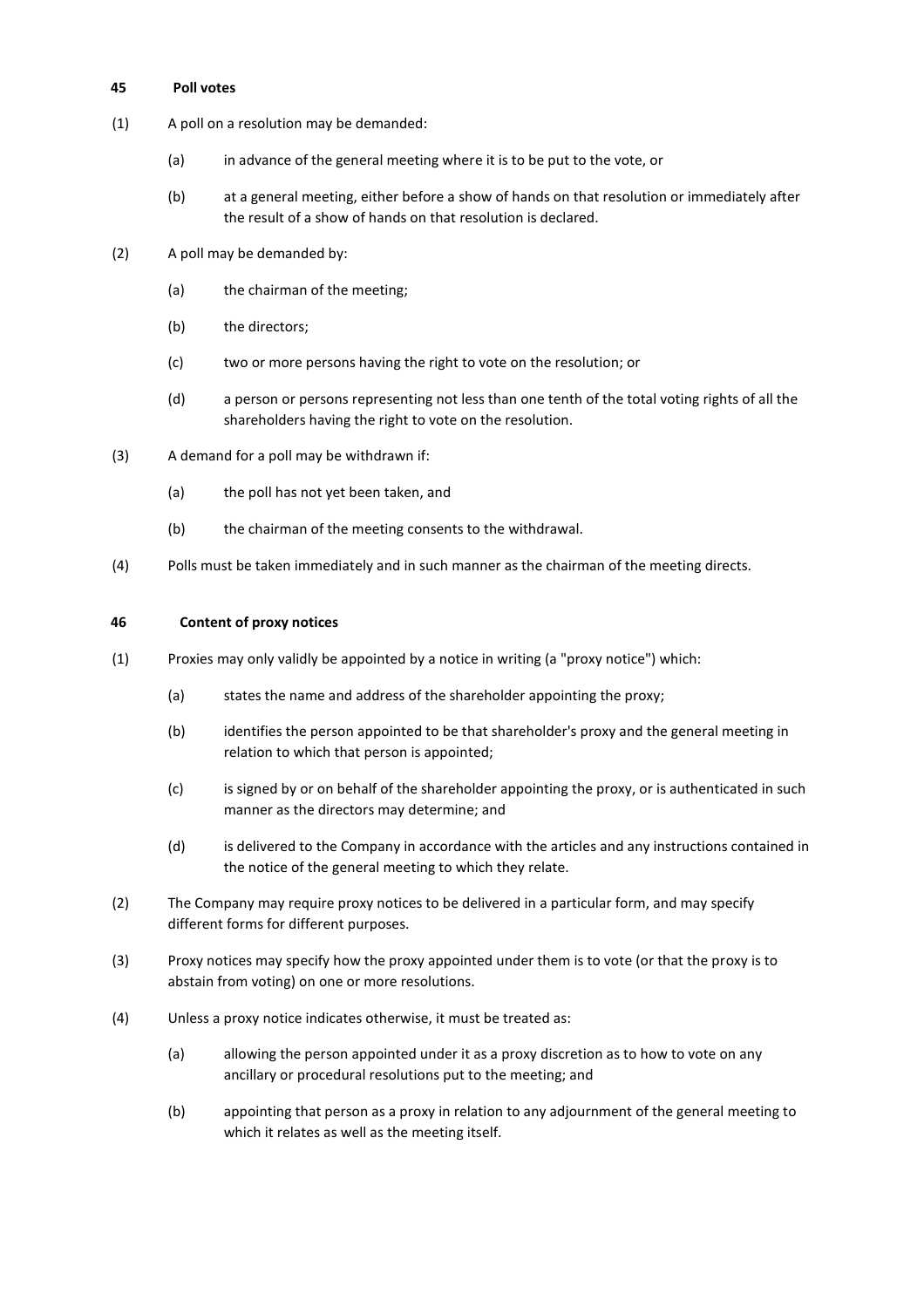# **47 Delivery of proxy notices**

- (1) A person who is entitled to attend, speak or vote (either on a show of hands or on a poll) at a general meeting remains so entitled in respect of that meeting or any adjournment of it, even though a valid proxy notice has been delivered to the Company by or on behalf of that person.
- (2) An appointment under a proxy notice may be revoked by delivering to the Company a notice in writing given by or on behalf of the person by whom or on whose behalf the proxy notice was given.
- (3) A notice revoking a proxy appointment only takes effect if it is delivered before the start of the meeting or adjourned meeting to which it relates.
- (4) If a proxy notice is not executed by the person appointing the proxy, it must be accompanied by written evidence of the authority of the person who executed it to execute it on the appointor's behalf.

## **48 Amendments to resolutions**

- (1) An ordinary resolution to be proposed at a general meeting may be amended by ordinary resolution if:
	- (a) notice of the proposed amendment is given to the Company in writing by a person entitled to vote at the general meeting at which it is to be proposed not less than 48 hours before the meeting is to take place (or such later time as the chairman of the meeting may determine), and
	- (b) the proposed amendment does not, in the reasonable opinion of the chairman of the meeting, materially alter the scope of the resolution.
- (2) A special resolution to be proposed at a general meeting may be amended by ordinary resolution, if:
	- (a) the chairman of the meeting proposes the amendment at the general meeting at which the resolution is to be proposed; and
	- (b) the amendment does not go beyond what is necessary to correct a grammatical or other non-substantive error in the resolution.
- (3) If the chairman of the meeting, acting in good faith, wrongly decides that an amendment to a resolution is out of order, the chairman's error does not invalidate the vote on that resolution.

## **PART 5**

## **ADMINISTRATIVE ARRANGEMENTS**

## **49 Means of communication to be used**

- (1) Anything sent or supplied by or to the Company under the articles may be sent or supplied in any way in which the 2006 Act provides for documents or information which are authorised or required by any provision of that Act to be sent or supplied by or to the Company.
- (2) Every notice convening a general meeting shall comply with the provisions of section 307 and 325 of the 2006 Act as to the length of notice required for the meeting and the giving of information to shareholders in regard to their right to appoint proxies; and notices of and other communications relating to any general meeting which any shareholder is entitled to receive shall be sent to the directors and to the auditor for the time being of the Company.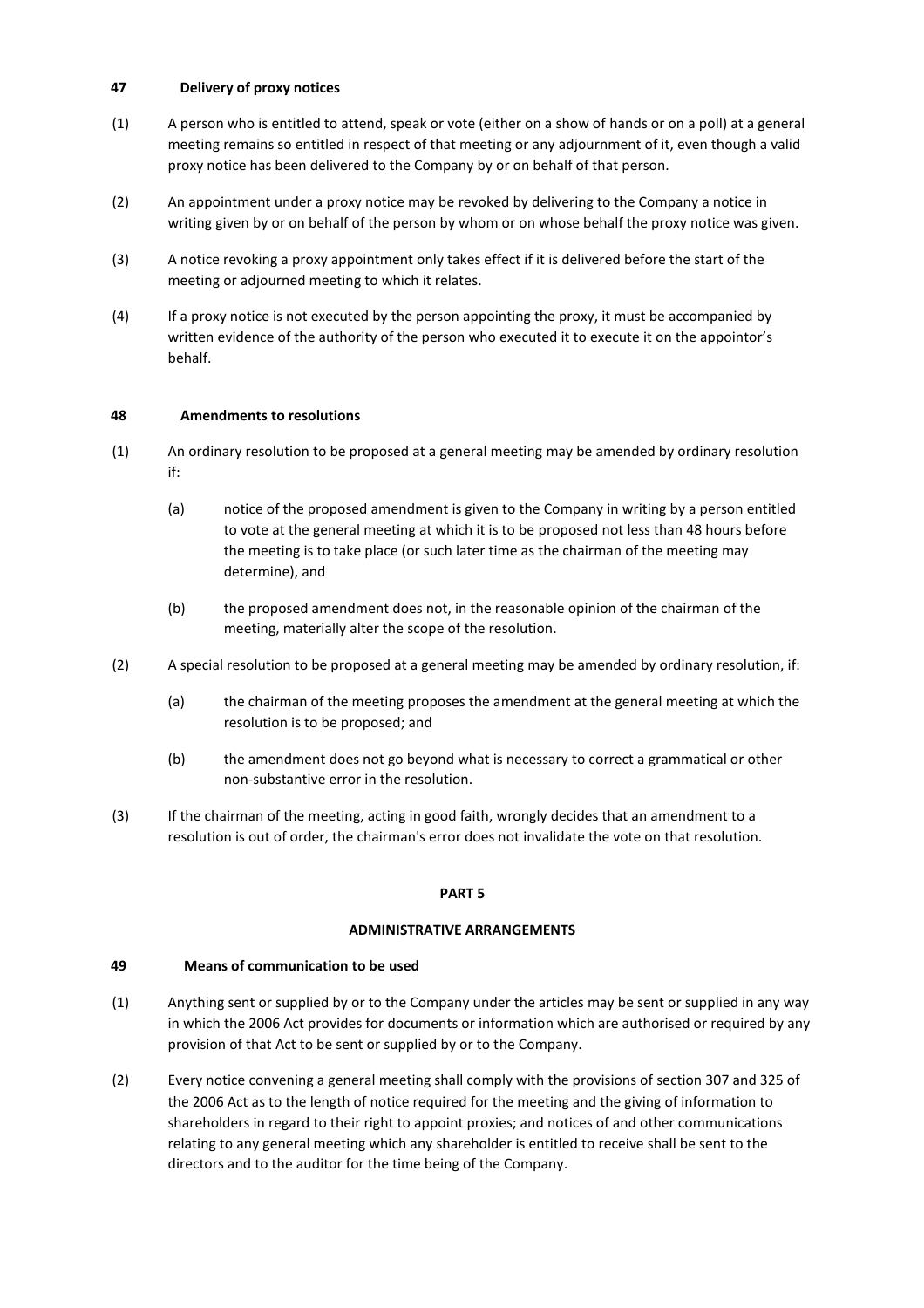- (3) Any notice or document to be sent or supplied to a director in connection with the taking of decisions by directors may also be sent or supplied by the means by which that director has asked to be sent or supplied with such notices or documents for the time being.
- (4) A director may agree with the Company that notices or documents sent to that director in a particular way are to be deemed to have been received within a specified time of their being sent, and for the specified time to be less than 48 hours.

# **50 Company seals**

- (1) Any common seal may only be used by the authority of the directors.
- (2) The directors may decide by what means and in what form any common seal is to be used.
- (3) Unless otherwise decided by the directors, if the Company has a common seal and it is affixed to a document, the document must also be signed by at least one authorised person in the presence of a witness who attests the signature.
- (4) For the purposes of this article, an authorised person is:
	- (a) any director of the Company;
	- (b) the Company secretary (if any); or
	- (c) any person authorised by the directors for the purpose of signing documents to which the common seal is applied.

#### **51 No right to inspect accounts and other records**

Except as provided by law or authorised by the directors or an ordinary resolution of the Company, no person is entitled to inspect any of the Company's accounting or other records or documents merely by virtue of being a shareholder.

#### **52 Provision for employees on cessation of business**

The directors may decide to make provision for the benefit of persons employed or formerly employed by the Company or any of its subsidiaries (other than a director or former director or shadow director) in connection with the cessation or transfer to any person of the whole or part of the undertaking of the Company or that subsidiary.

#### **DIRECTORS' INDEMNITY AND INSURANCE**

#### **53 Indemnity**

- (1) Subject to paragraph (2), a relevant director of the Company or an associated company may be indemnified out of the Company's assets against:
	- (a) any liability incurred by that director in connection with any negligence, default, breach of duty or breach of trust in relation to the Company or an associated company;
	- (b) any liability incurred by that director in connection with the activities of the Company or an associated company in its capacity as a trustee of an occupational pension scheme (as defined in section 235(6) of the 2006 Act);
	- (c) any other liability incurred by that director as an officer of the Company or an associated company.